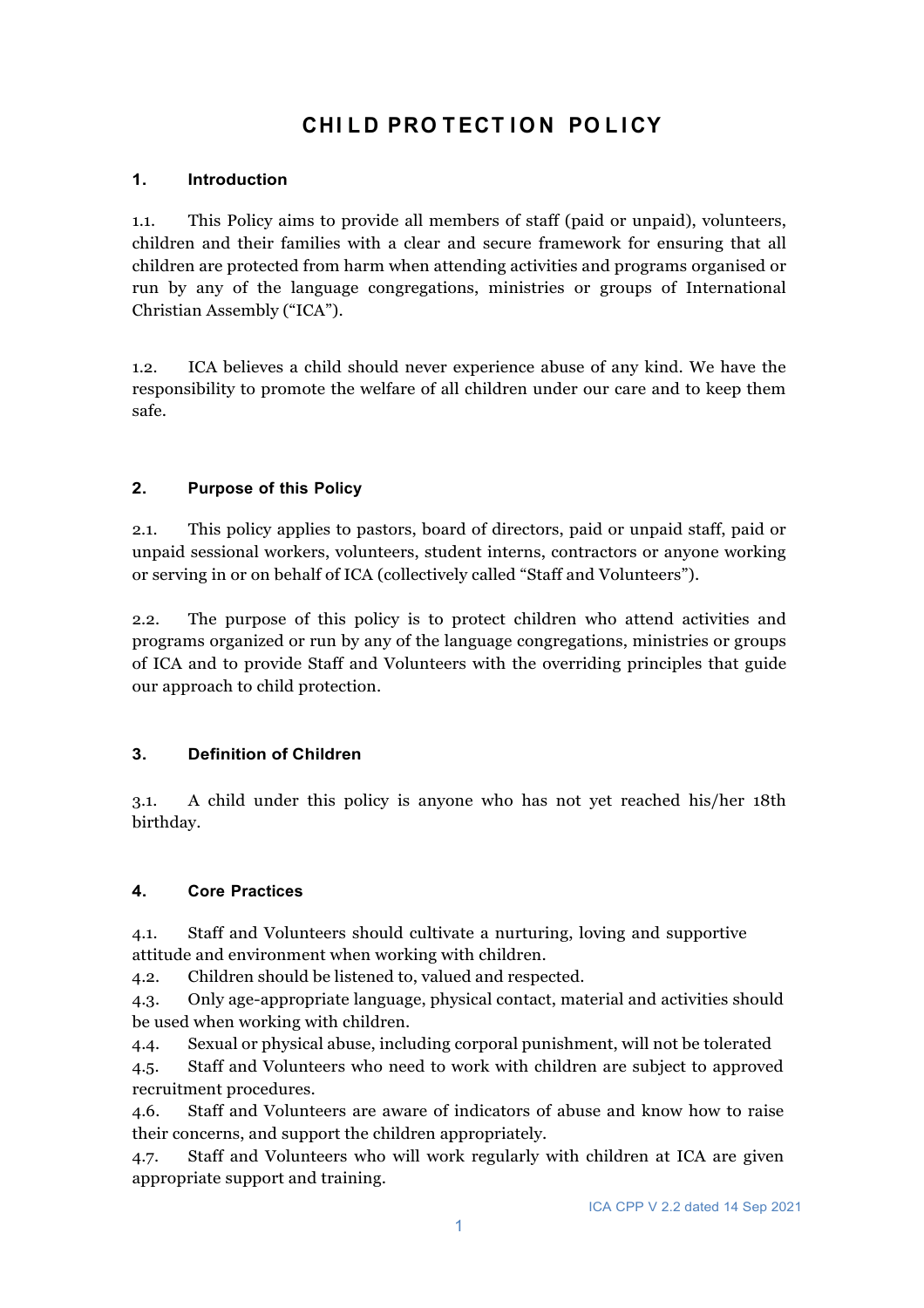# **5. Recognising Abuse**

5.1. Abuse and neglect are forms of maltreatment of a child. Somebody may abuse or neglect a child by inflicting harm, or by failing to act to prevent harm. The child may be abused by an adult or adults, or another child or children.

5.2. *Physical abuse*: This may involve hitting, shaking, throwing, poisoning, burning or scalding, drowning, suffocating or otherwise, causing physical harm or pain / uncomfortable feeling to a child. Physical harm may also be caused when a parent or carer fabricates the symptoms of, or deliberately induces, illness in a child.

5.3. *Emotional abuse*: This is the persistent emotional ill-treatment of a child causing severe and lasting effects on his/her emotional development. It may involve conveying to children that they are worthless and unloved, inadequate or valued only in so far as they meet the needs of another person. It can also involve age or developmentally inappropriate expectations being imposed on children causing them to feel frightened or in danger. Although emotional abuse is involved in all types of illtreatment of a child, it may also occur alone.

5.4. *Neglect*: This is the persistent failure to meet the basic physical and/or psychological needs of a child and likely to result in the serious impairment of his/her physical or cognitive development. For example, inadequate care and supervision leaving a child in physical and emotional harm or danger.

5.5. *Sexual abuse*: This involves forcing or enticing a child to take part in sexual activities, whether or not the child is aware of what is happening or gives consent. The activities may involve physical contact, including penetrative (e.g. rape or oral sex) or non-penetrative acts. They may also include non-contact activities, such as involving children in looking at, or in the production of, pornographic materials or watching sexual activities, or encouraging them to behave in sexually inappropriate ways.

5.6. *Bullying*: It is deliberate hurtful behavior, usually repeated over a period of time, where it is difficult for those bullied to defend themselves. Bullying can be physical (e.g. hitting, kicking, slapping), verbal (e.g. racist or homophobic remarks, name calling, graffiti threats, abusive text messages), emotional (e.g. tormenting, ridiculing, humiliating, ignoring, isolating from the group) or sexual (e.g. unwanted physical contact or abusive comments).

5.7. *Spiritual abuse*: The misuse of power, authority and/or trust by a spiritual leader or someone in a position of spiritual power or authority with the intention of controlling, coercing, manipulating or dominating a child. The misuse of power within a framework of a spiritual belief or practice, in order to meet the needs of the abuse (or enhance his/her position) at the expense of the needs of the child. Results in spiritual harm to a child and can be linked to other abuse, such as physical, emotional and sexual abuse.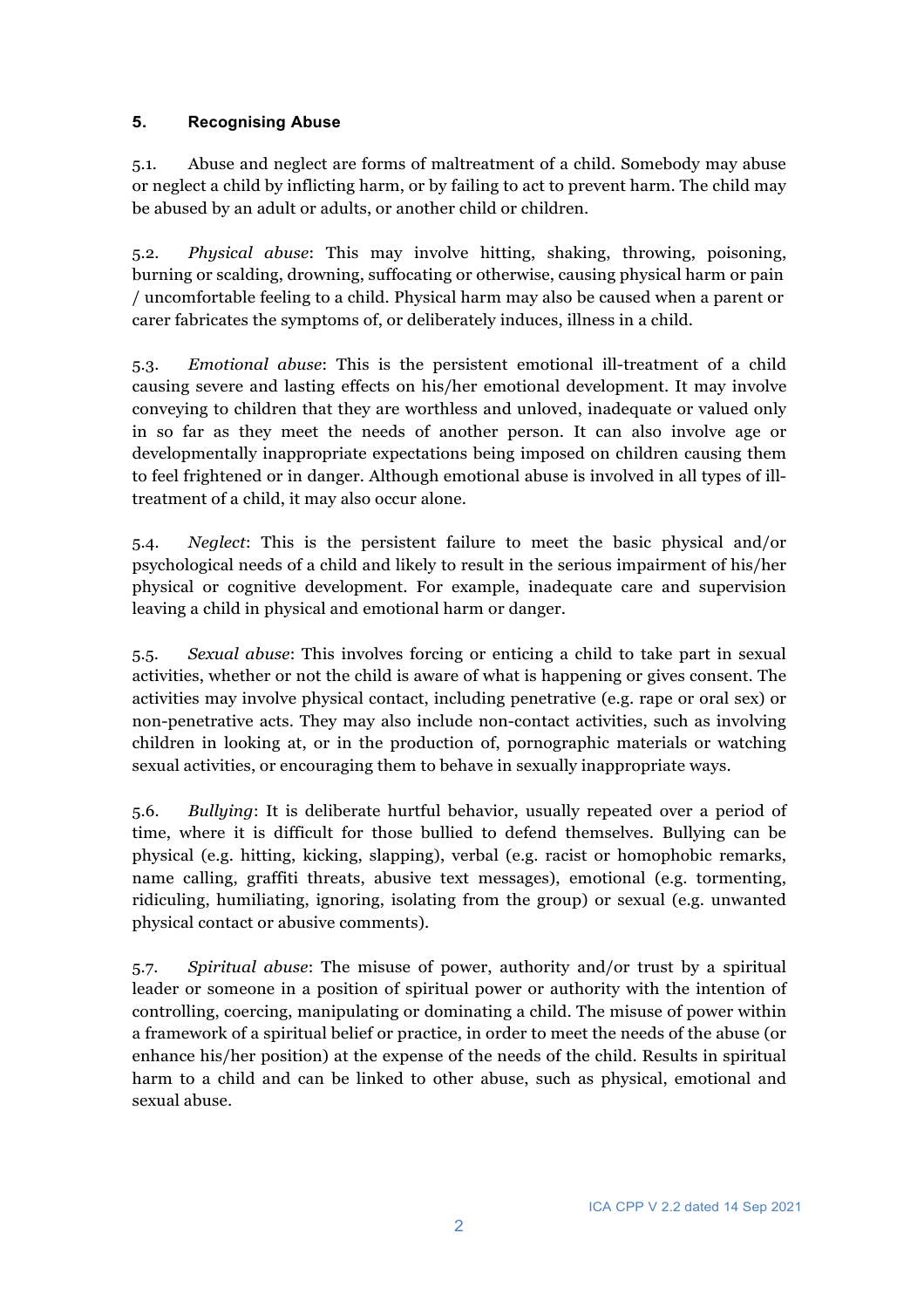## **6. The Designated Child Protection Officer**

6.1. The designated child protection officer (DCPO) takes the lead responsibility for child protection, including support for other staff and information sharing with other agencies, developing policies and staff training. Most settings have one DCPO although it is good practice to have a Deputy DCPO. Usually, the DCPO is also the named person who responds to allegations made against a Staff or Volunteer.

6.2. The DCPO should be a senior member of staff with the authority and seniority to carry out the functions of the role. The DCPO should, within two months of being appointed, receive a safeguarding induction that covers their role and responsibilities.

- 6.3. The role of the DCPO is to:
	- Encourage good practice by promoting and championing the child protection policy and procedures.
	- Regularly report to the Child Protection Committee.
	- Raise awareness of the Child Protection Policy and the code of conduct for working with children to volunteers, staff parents / carers, adults, and children involved in the church.
	- Challenge behaviour that breaches the Code of Conduct.
	- Organise/signpost appropriate training for all adults working/volunteering with children in the Church.
	- Respond appropriately to disclosures or concerns which relate to the wellbeing of a child. Liaise with authorities if appropriate.
	- Maintain confidential records of reported cases and action taken.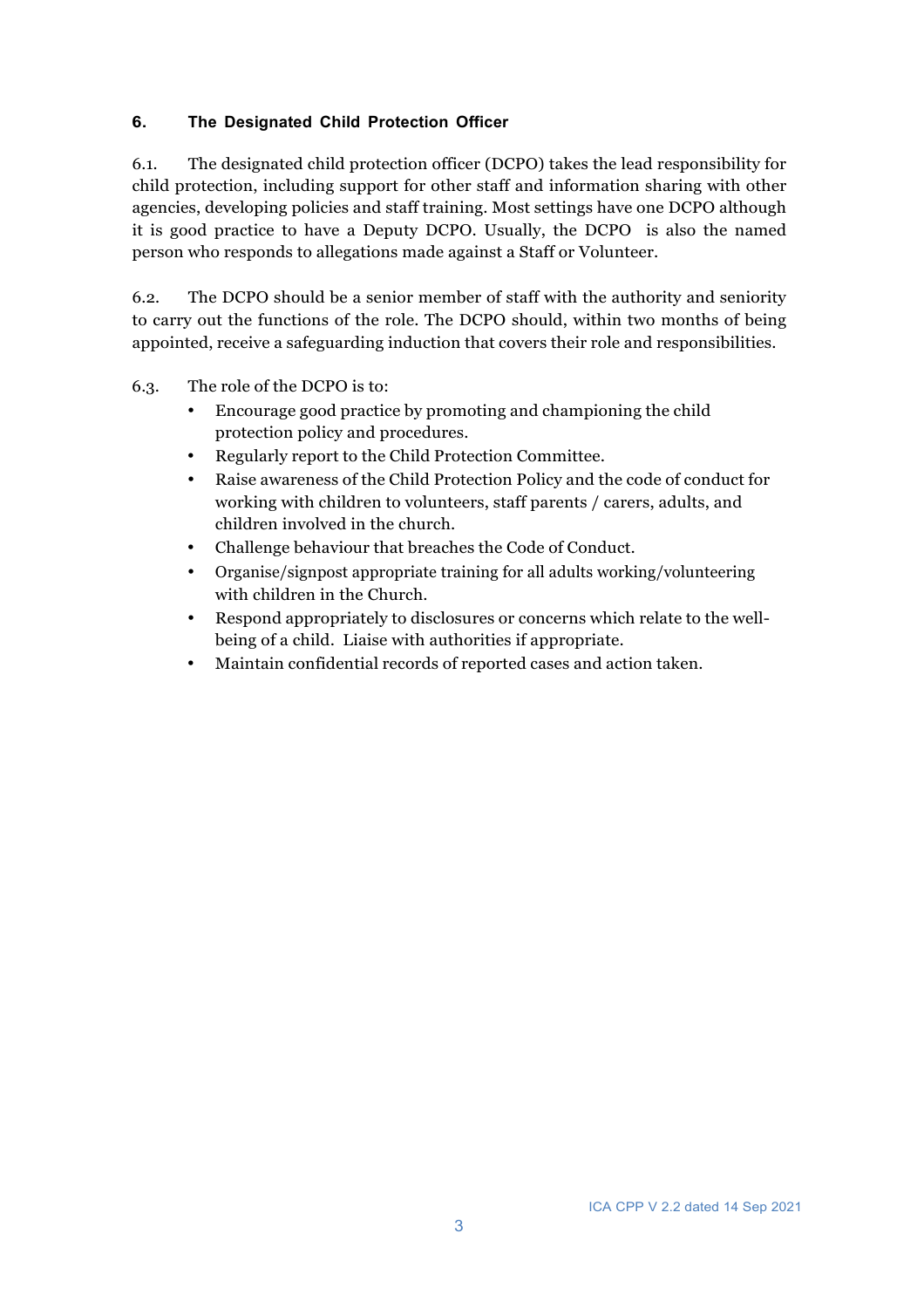# **7. Child Protection Committee**

7.1. A Child Protection Committee should be formed. The members should include the Church Leader, the Child Protection Officer as well at least one other person. The Child Protection Committee is responsible for the development, dissemination and, implementation of the child safeguarding policy and ensuring that it is regularly reviewed and evaluated. The committee will meet at least once a year to review risk assessments and monitor child safeguarding in the Church and the policy should be reviewed at least every three years. It will also ensure that all staff and volunteers have signed the declaration form.

- 7.2. The Child Protection Committee include members:
	- Ken Goh, Committee Member
	- Amy Lim, Committee Member
	- Jacob Ng, Designated Child Protection Officer

7.3. The information provided by those in relevant roles is personal data, and must be handled in accordance with the Personal Data (Privacy) Ordinance. The website of the Privacy Commissioner for Personal Data (PCPD) (www.pcpd.org.hk) provides useful guidance on the proper handling of Personal Data.

- 7.4. The contact details of the Child Protection Committee are as follows:
	- 7.4.1 Email Address: child.protection.committee@icahk.org
	- 7.4.2 Contact Number: 2527 2270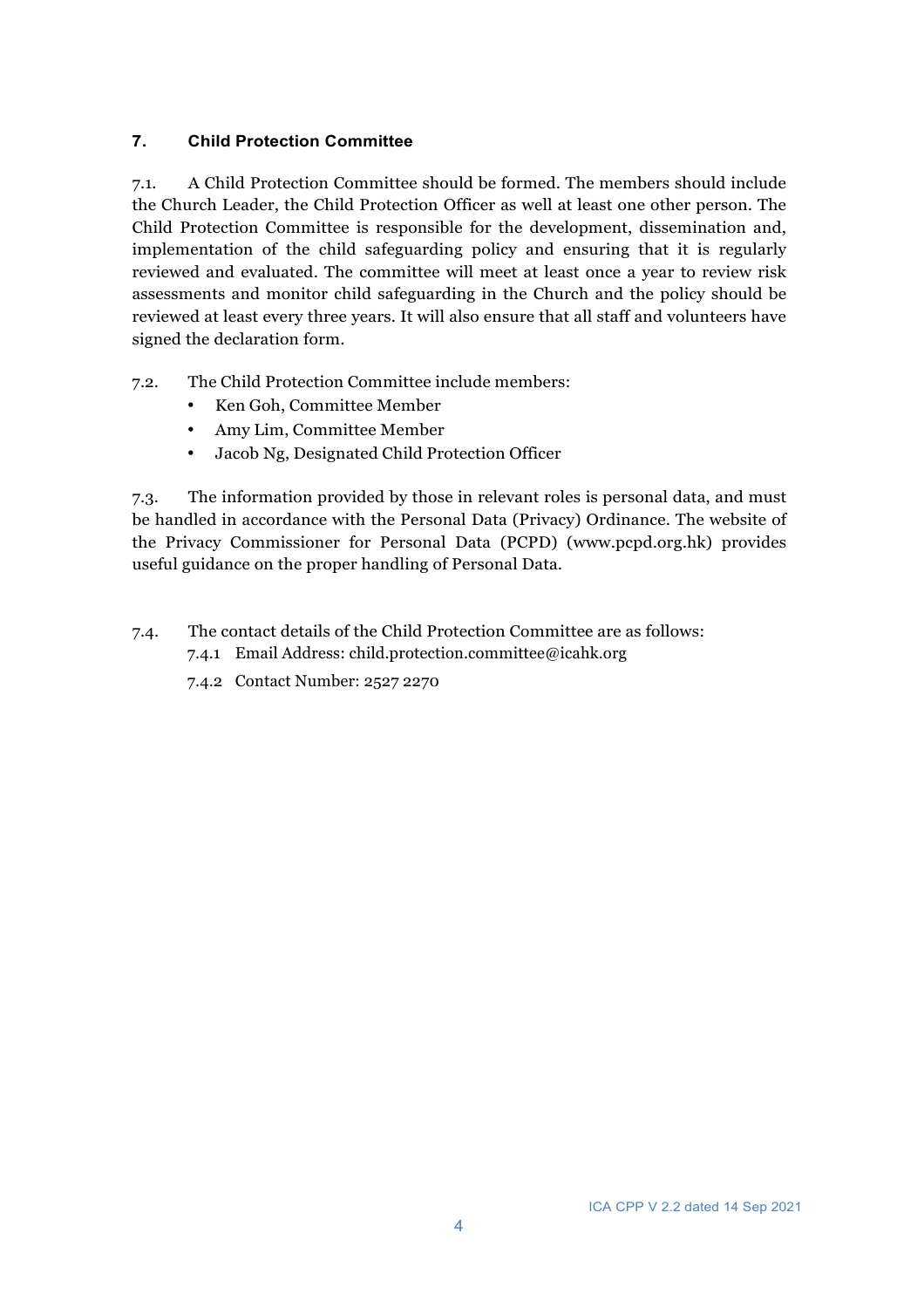# **8. Staff and Volunteers' Responsibilities**

8.1. It is the responsibility of all other members of staff to ensure that all safeguarding concerns, both minor and serious, are reported to the DCPO as soon as is reasonably possible.

8.2. Even if you think your concern is minor, the DCPO may have more information that, together with what you know, represents a more serious concern about a child. It is never your decision alone on how you should respond to concerns – but it is always your responsibility to raise concerns, no matter how small.

8.3. Inform the DCPO immediately. If the DCPO is not available, speak to one of the members of the Child Protection Committee. And keep the concerns confidentially.

### **9. Safe Practice**

9.1. Safer recruitment to deter potential abusers by setting a high standard of practice and recruitment.

9.2. All allegations against Staff or Volunteers should be brought immediately to the attention of the DCPO.

9.3. No strangers should be allowed to wander around the premises unaccompanied when children are present.

9.4. Children under the age of 10 should not be collected by people other than someone who lives in the same house unless written notification has been received in advance.

9.5. No physical contact of any degree that is deliberately intended to punish a child or that is primarily intended to cause pain or injury or humiliation is allowed.

9.6. An adult should not talk to a child alone unless they are in a place where others can easily see them.

#### **10. Staff Conduct**

10.1. In order to protect children, we require Staff and Volunteers who work regularly with children at ICA to follow the code of conduct as below:

Staff and volunteers who are in contact with children should:

- Treat children with respect and recognise them as individuals.
- Try to understand and respect the child's cultural background.
- Not do anything that will damage a child's, or parent's trust, and take all reasonable care to protect the child(ren) from all forms of abuse while he / she is in their care.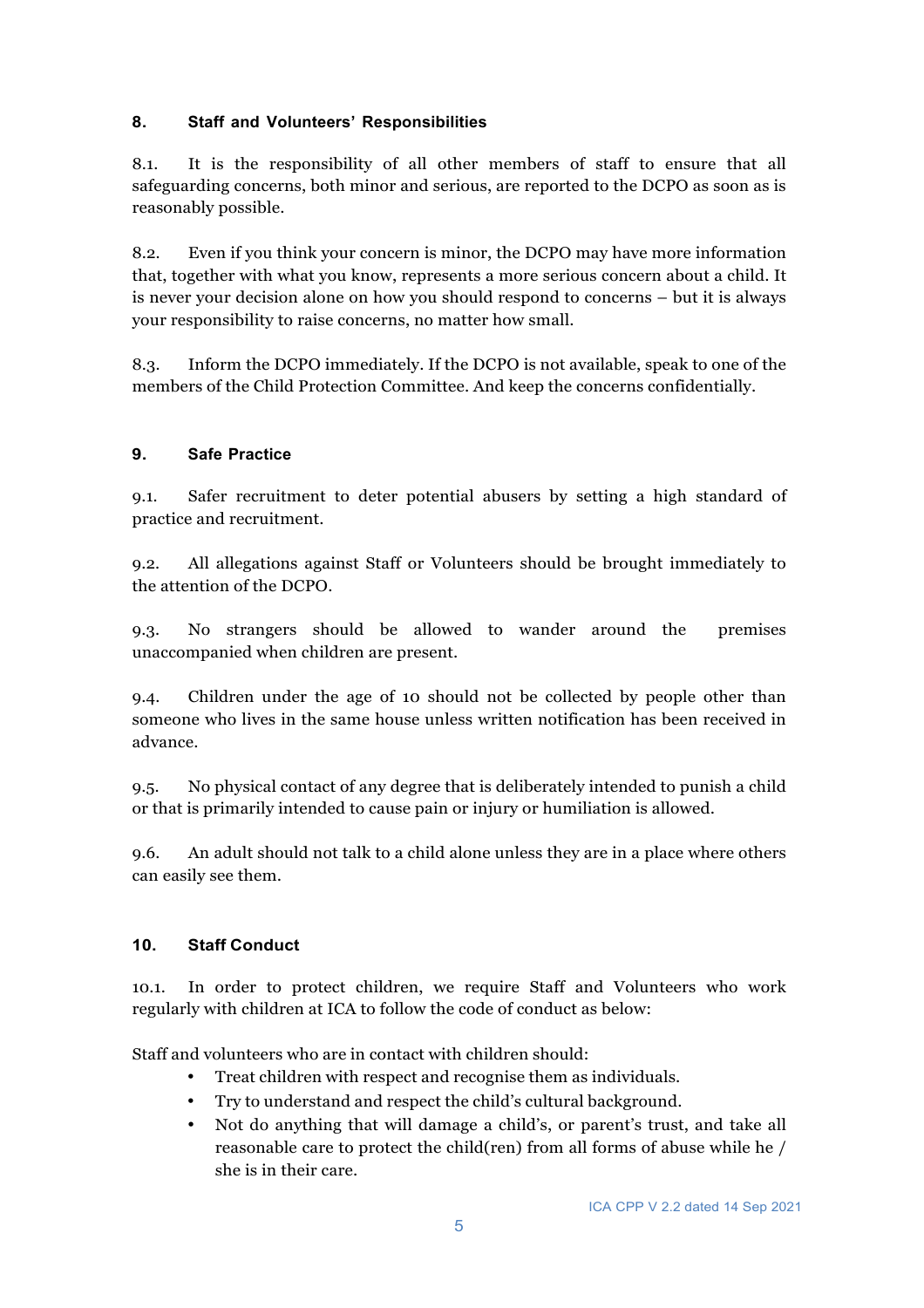- Report any suspicion to the Child Protection Officer if they suspect the child may be hurt by the abusive actions or attitudes of another person.
- Answer children's questions openly and honestly.
- Pray for each child regularly and let them know that they are cared for.

Staff and volunteers representing ICA must avoid acting or behaving in ways that could:

- Be construed as poor practice.
- Put a child at risk of abuse.
- Be potentially abusive.

In order to protect children and staff, the following code of conduct is given to protect children from abuse and staff from false accusation.

Staff and volunteers should:

- Dress appropriately and be culturally sensitive.
- Avoid questionable behaviour, which could be misconstrued.
- Be visible to other adults when talking with children, e.g., keep the door open.
- No child under 10 should be left alone.
- Never be the only adult to take care of a group of children. You may be the only adult in a particular room, but never the only adult on the premises. (For example, you may lead a group of 7 kids in a room if there is another activity with an adult happening in the same building. But never should anyone be the only adult present.).
- Be aware that children have the right to decide how much physical contact they have with others, except in exceptional circumstances when they need medical attention.
- Touch should be age-appropriate and generally initiated by the child, rather than adults.
- Create and maintain an open culture in which any issue or concerns can be discussed.
- Be accountable to each other so that any potentially abusive behaviour can be challenged.

Staff and volunteers must never:

- Act in ways that may abuse a child or may place a child at risk of abuse.
- Physically abuse children or use physically punishment to discipline children, including hitting, slapping, spanking and no verbal abuse such as shouting, swearing or use of demeaning language.
- Touch children in a manner, which is inappropriate. A general guideline is not to touch children inappropriately in areas that would normally be covered by shorts and t-shirt, but also includes kissing and tickling in an inappropriate way.
- Engage in physical activity that is sexually provocative inappropriate, offensive or exploitative or could construed as assault or abuse.
- Develop sexual relationships with children, or relationships that could be deemed in any way exploitative or abusive.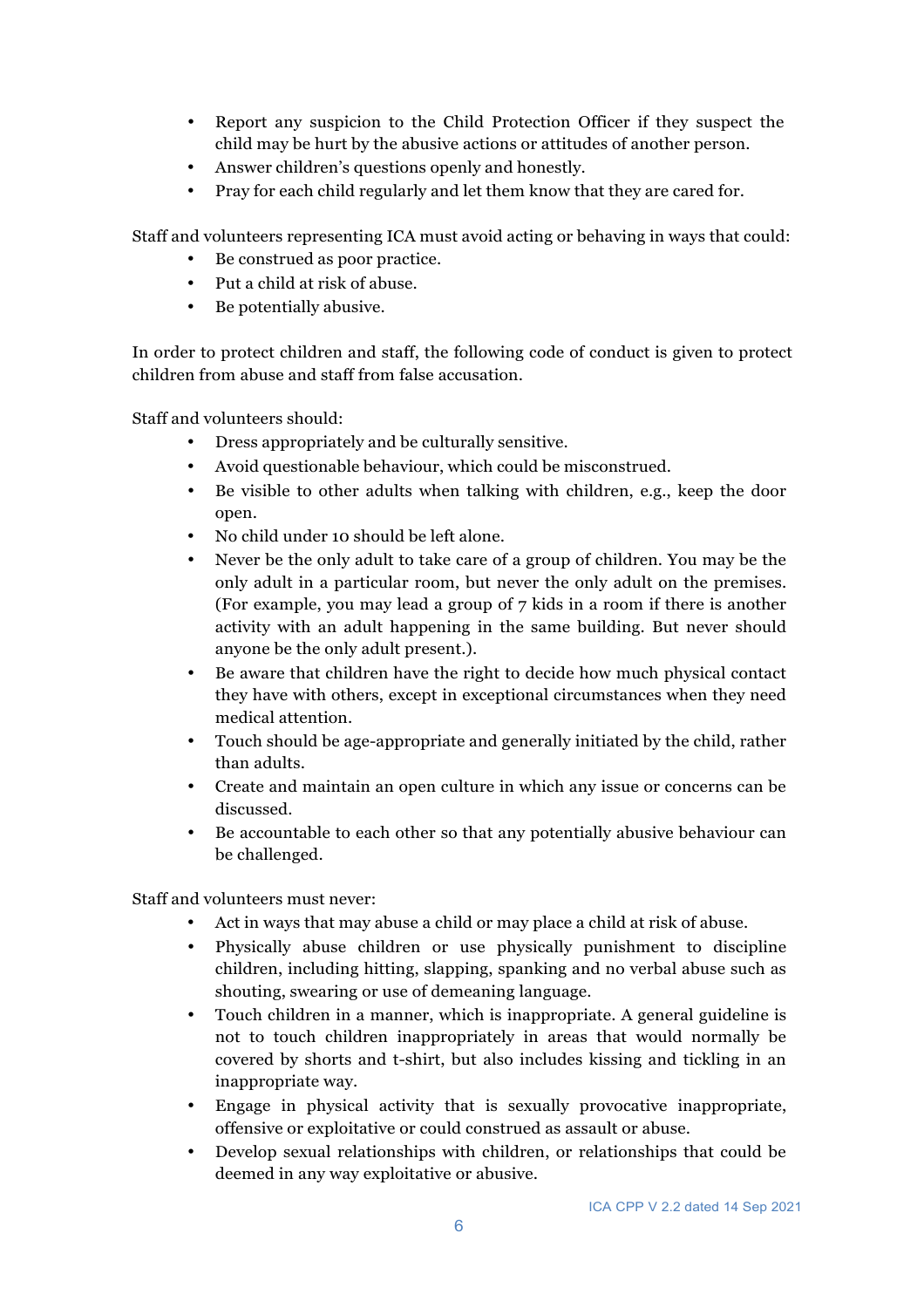- Expose children to inappropriate materials such as pornographic videos and literature.
- Use language, make suggestions or offer advice, which is inappropriate, flirtatious, offensive or abusive.
- Develop a physical or emotionally dependent relationship to develop between them and children in their care; this is often referred to as "grooming".
- Involve children in inappropriately activities, such as gambling, smoking, drug taking etc.
- Invite children to a residence or another place where they are alone with you.
- Stay overnight at your home with a child who you are working with unsupervised unless the person's parents or guardian and a church staff member have given permission.
- Do things for children of a personal nature that the children can do for themselves.
- Excuse, or participate in, behaviour of children, which is illegal, unsafe or abusive act in ways intended to shame or humiliate.
- Discriminate against, show different treatment to, or favour particular children while excluding others.

### **11. Procedure for Suspected Child Abuse**

11.1. Suspected child abuse cases or child abuse victims may come to the attention of any staff or volunteers.

11.2. A possible victim of child abuse should not be promised confidentiality by the staff and volunteers. Please explain to the child as there may be a need to contact professional for further help. But ensure that he / she will be supported.

11.3. When an abuse incident has occurred or is suspected, concerned staff or volunteer should report it immediately to the DCPO who will then follow it up immediately with relevant parties.

11.4. In circumstances that suggest a criminal offence may have been committed, the DCPO will report the case to the Police to safeguard the welfare of the child. Suspected abuse cases will be reported to Family Child Protective Services Unit (FCPSU), the Social Welfare Department. In case of uncertainty, DCPO may contact (FCPSU) or Against Child Abuse (ACA) for advice.

11.5. In handling child abuse cases, the paramount concern is the welfare of the child. Therefore, children should not be required to describe the abuse incident to different parties and agencies unnecessarily, as this may cause secondary trauma to the child.

11.6. Please refer to Appendix 2 for the reporting procedure.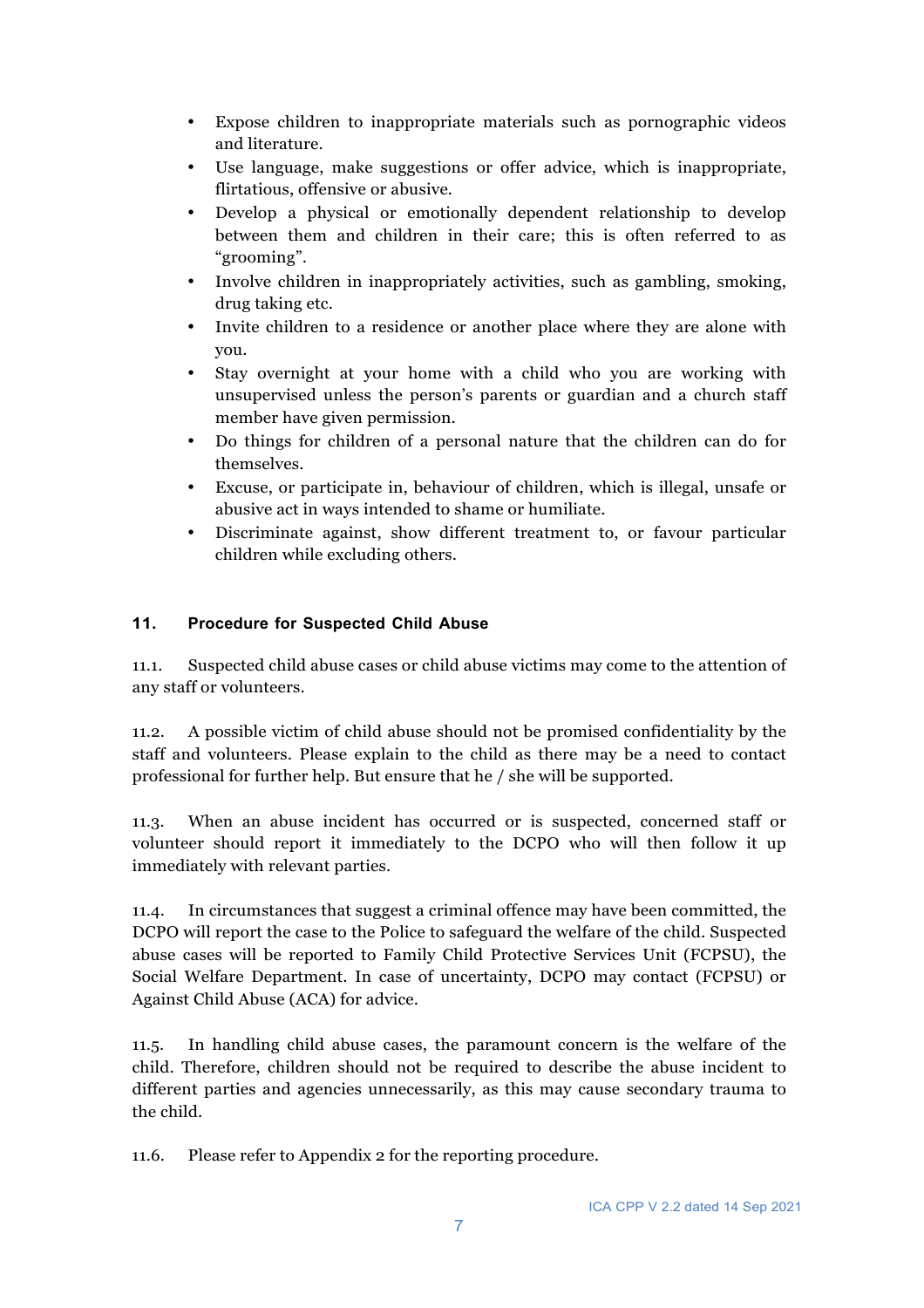## **12. Allegations against Staff and Volunteers**

12.1. Where there is suspicion or an allegation of abuse by a person who works with the children in ICA either paid or voluntarily, the following principles should be followed:

- When a volunteer or staff suspects an incident of child abuse has occurred or has received an allegation of such abuse, he/she must report it to the DCPO as soon as possible. In case that the child needs medical attention, contacting the Fire Services Department for ambulance service is the top urgency.
- ICA will ensure that the allegation is investigated and that any justifiable action is taken to ensure that the child / children is safeguarded.
- Upon receipt of an allegation the Child Protection Committee will request the accused suspend all paid / unpaid duties within the church until further notice.
- Enquiries must be conducted in the strictest confidence so that information can be given freely without fear of victimization and in a way that protects the rights of the staff and volunteers concerned.

12.2. Information about an allegation must be restricted to those who have a need to know in order to:

- Protect the child/children.
- Facilitate enquiries.
- And protect the rights of the alleged perpetrator.

12.3. In circumstances that suggest a criminal offence may have been committed, the case should be reported to the police by the Child Protection Committee in communication with the Senior Pastor, to safeguard the welfare of the child.

12.4. Where there is insufficient evidence to determine whether the allegation is substantiated, the outcome of enquiry should be recorded. The accused paid staff or volunteer should receive pastoral counseling and support if needed and their duties resumed if considered appropriate. Consideration should be given to support or counsel the child / children and where appropriate their parents, taking full account of a child's needs particularly if a seemingly false or malicious allegation has been made.

12.5. All parties involved in the allegation procedure should be informed of the findings of the investigation and conclusion.

12.6. A full set of documents, including incident report and investigation report should be kept in a secure place.

12.7. Please see Appendix 3 for a template of incident report.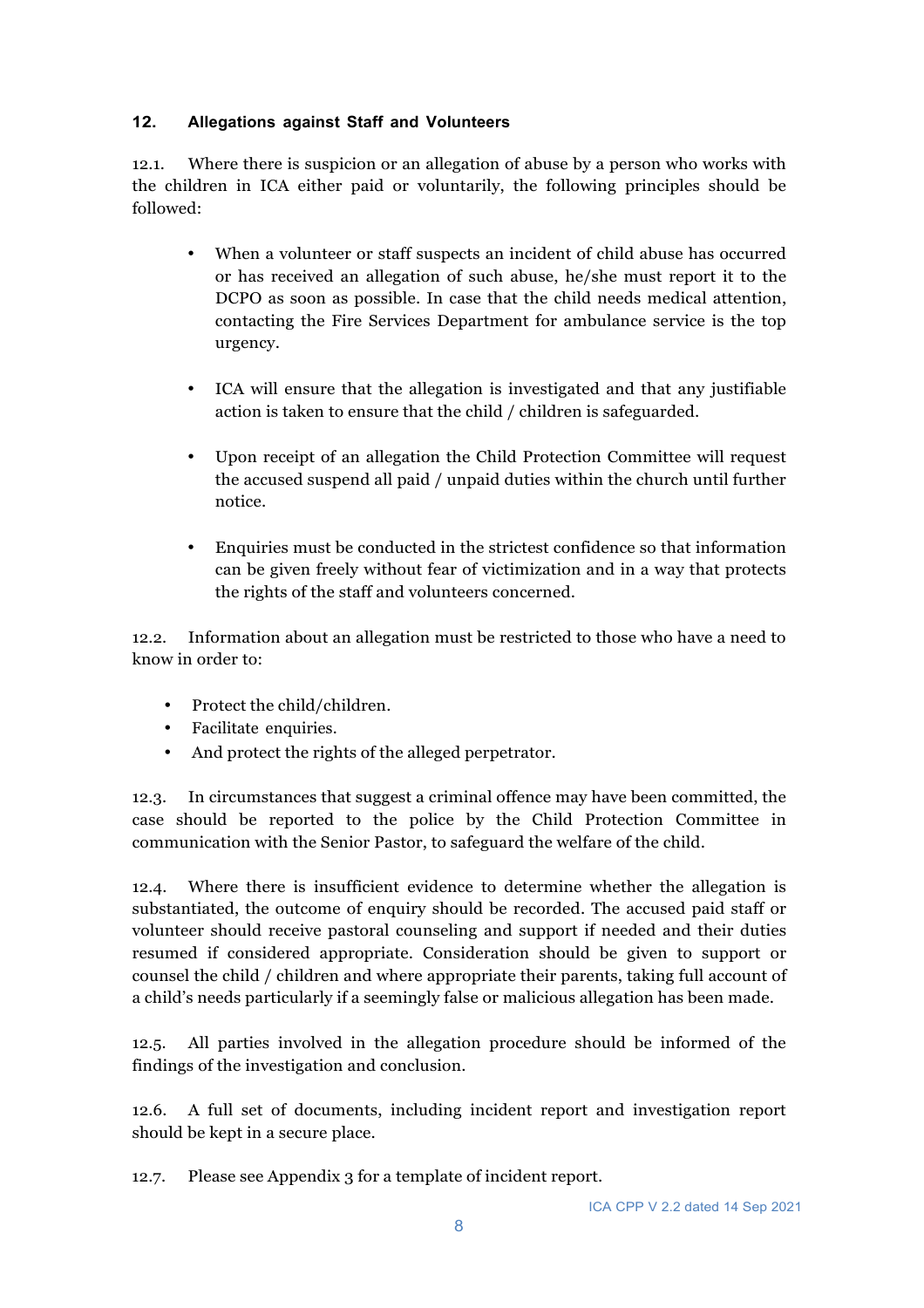## **13. Communications Guideline**

13.1. People who are bound by this policy, including those taking photographs or media for the church use, must abide by the following media guidelines when taking, sharing or using photographs or media in relation to ICA.

13.2. Photography and video

- The use of camera, phones, videos, recording devices and cameras inside toilets is strictly prohibited at all times.
- All photos and media of children should be respectful, appropriate, relevant to the nature of the church, and not in any way disparaging or humiliating.
- Children must be appropriately dressed when being photographed. It is never acceptable to capture any images in toilets or at any time when children are dressing. Images should be neither sexual, of an exploitative nature nor open to misinterpretation or misuse.
- Parents or guardians of children may submit a written request to not have their children photographed. Should a child wish to not have their photo taken or published, their wishes should be upheld where it is within the church's ability to do so.
- Any images or video that feature a child and will be used for the church promotional purpose must have the prior consent from the child's parent/ guardian. Parent/ guardian should have full understanding of the intended use and may request for viewing prior to use. This does not apply to photos with more than 25 featured people.

# **14. Recruitment and Screening of Staff**

14.1. When ICA recruits or engages employees, independent contractors (all paid roles at the church) and volunteers who will work regularly with children at ICA, the church should take reasonable steps to satisfy itself that any individual taking up such a role is suitable to work closely with children. The following guidelines must be followed:

Any individual who is likely to be employed or engaged in relevant role should be

- Provided with this policy and required to confirm that they have read and understand this policy; and
- Requested to make a declaration in the form attached of this policy (Appendix 1: Declaration Form), confirming their suitability to work with children prior to their employment or engagement as an employee, independent contractor.

14.2. If an incomplete Declaration Form is provided, the church may require that the applicant attend an interview with the Child Protection Officer to explain why he/she was unable to complete the Declaration. The Child Protection Officer shall have the final say on whether the applicant is suitable for the applied role.

14.3. Where the church is employing an individual that will work regularly with children at ICA, it should additionally require he/she to complete a Sexual Conviction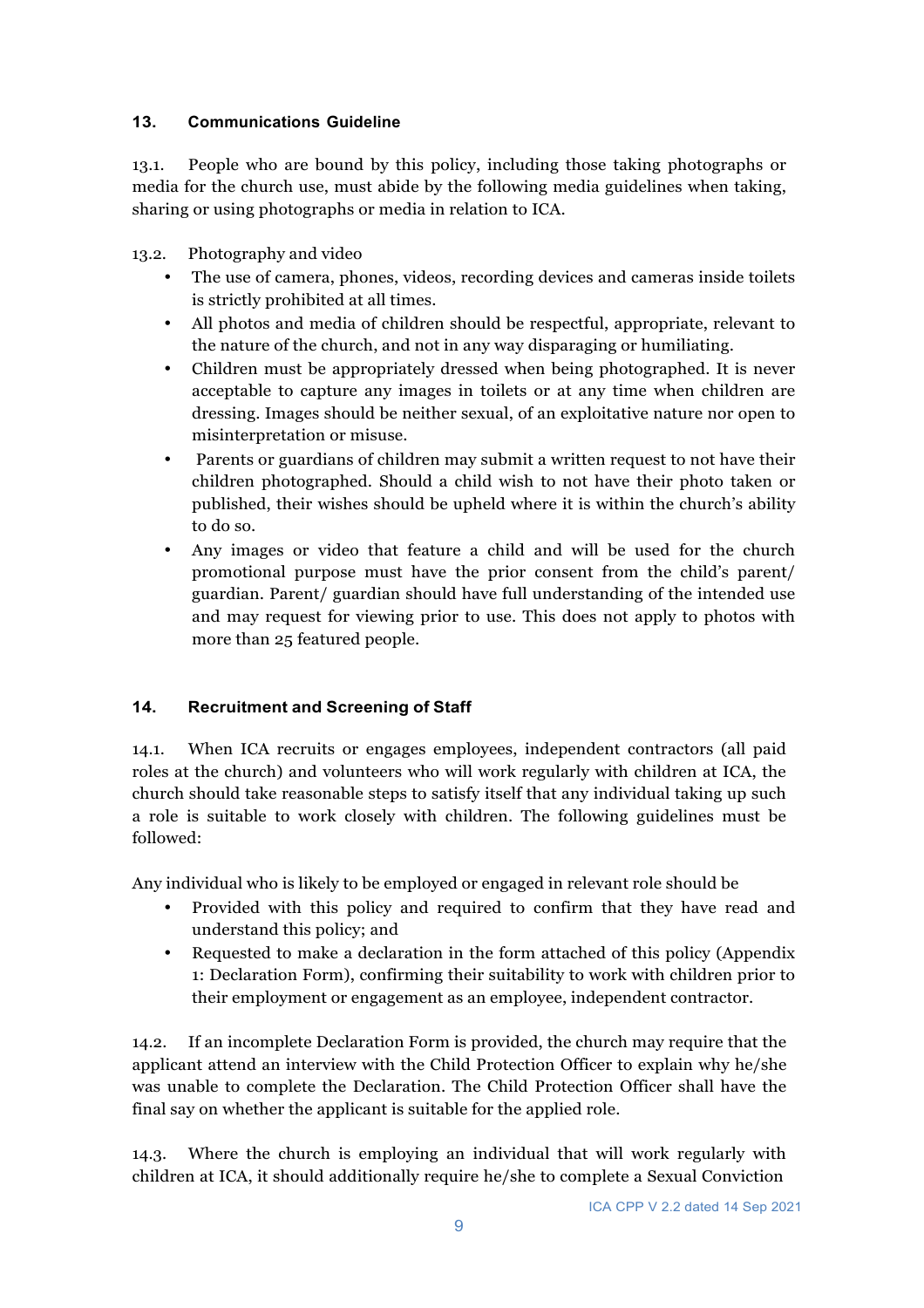Record Check with the Hong Kong Police, prior to the commencement, and as a condition, of their employment. Applicants may also be required to provide personal references.

14.4. For volunteers, the applicants should be a congregation member at ICA for at least six months. Applicants are required to provide personal reference, who are also the church members or a pastoral reference from a different church. The Child Protection Officer or ministry head shall contact the applicant's referees for inputs to the suitability of the applicant for the role applied

# **15. Child Protection Training**

15.1. All staff and volunteers should be educated on what behaviour is acceptable and what is not. The policy should be available to all members, either online or in hard copy. The contact details of the DCPO should be readily available to all members (including children. Those that report suspicions and concerns should be confident that these will be treated seriously and confidentially.

15.2. Actions below should be taken to ensure all stakeholders are aware of the policy:

- The Child Protection Policy should be included in the new staff induction programme.
- The Child Protection Policy should be reviewed at least once every three years by the committee. The DCPO is responsible for achieving this benchmark.
- The Child Protection Policy should be read and signed by all volunteers who work regularly with children at ICA at least once every three years. The Ministry Head who oversees the volunteers is responsible for achieving this benchmark.
- The Child Protection Policy should be available on the church website, the name and contact of the child protection officer should be stated clearly.
- Regular child safeguarding workshop should be arranged for staff and volunteers. The content should include a review on implementation, experience sharing and policy update and revision.
- The DCPO shall keep detailed records of all child protection training, organize appropriate training and updates and issue reminders when training updates are required

#### **16. Implementation, Dissemination & Review of Strategies**

16.1. This policy is reviewed at least every three years or if there are any concerns by the DCPO and is approved by the Child Protection Committee and the Board of Directors

16.2. All Staff and Volunteers who work with children regularly at ICA must read and agree to the child protection policy before the start of their employment, ministry and service.